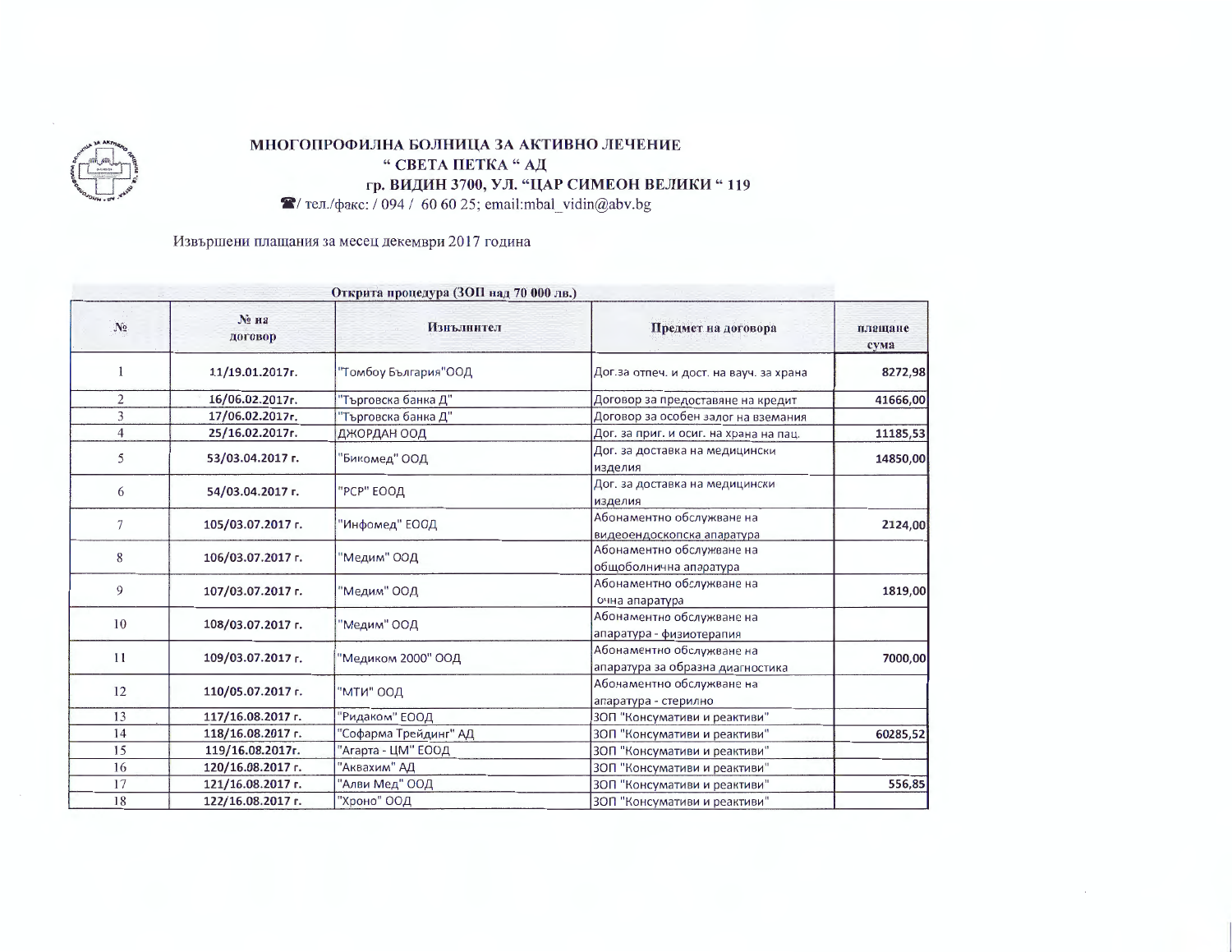| 19 | 123/16.08.2017 r. | "Булмар МЛ" ООД             | ЗОП "Консумативи и реактиви"                                  |          |
|----|-------------------|-----------------------------|---------------------------------------------------------------|----------|
| 20 | 124/16.08.2017 г. | 'Медитрейд" ООД             | ЗОП "Консумативи и реактиви"                                  |          |
| 21 | 125/16.08.2017 г. | МТИ" ООД                    | ЗОП "Консумативи и реактиви"                                  |          |
| 22 | 126/16.08.2017 г. | "Диасистемс" ЕООД           | ЗОП "Консумативи и реактиви"                                  |          |
| 23 | 128/28.08.2017 г. | БУЛ БИО -НЦЗПБ" ЕООД        | ЗОП "Консумативи и реактиви"                                  |          |
| 24 | 129/28.08.2017 г. | Елит Медикал" ООД           | ЗОП "Консумативи и реактиви"                                  | 2408,60  |
| 25 | 130/28.08.2017 г. | 'Лаб Диагностика" ООД       | ЗОП "Консумативи и реактиви"                                  |          |
| 26 | 131/28.08.2017 г. | 'Вега Медикал" ЕООД         | ЗОП "Консумативи и реактиви"                                  |          |
| 27 | 132/28.08.2017 г. | "Марвена Диагностика" ЕООД  | ЗОП "Консумативи и реактиви"                                  |          |
| 28 | 134/29.08.2017 г. | "Джи Ес Евро България" ЕООД | ЗОП "Ортопедия и хирургия"                                    | 4041,00  |
| 29 | 135/29.08.2017 Г. | 'Айф Фарма" ООД             | 3ОП "Ортопедия и хирургия"                                    | 3280,00  |
| 30 | 136/07.09.2017 г. | "КА - М Медикъл" ЕООД       | ЗОП "Ортопедия и хирургия"                                    |          |
| 31 | 141/12.09.2017 г. | Истлинк България" ООД       | ЗОП "Консумативи и реактиви"                                  |          |
| 32 | 142/12.09.2017 г. | Елта 90М" ООД               | ЗОП "Консумативи и реактиви"                                  |          |
| 33 | 146/26.09.2017 г. | Инфомед" ЕООД               | ЗОП "Кардиология"                                             |          |
| 34 | 147/26.09.2017 r. | РСР" ЕООД                   | ЗОП "Кардиология"                                             |          |
| 35 | 148/26.09.2017 г. | Вега Медикал" ЕООД          | ЗОП "Кардиология"                                             | 10000,00 |
| 36 | 149/26.09.2017 г. | 'Софарма Трейдинг" АД       | ЗОП "Кардиология"                                             |          |
| 37 | 150/26.09.2017 г. | Екос Медика" ООД            | ЗОП "Кардиология"                                             | 4550,00  |
| 38 | 156/06.10.2017 г. | 5. Браун Медикал" ЕООД      | ЗОП "Кардиология"                                             |          |
| 39 | 133/28.11.16      | Петрол Инвест ЕООД          | Договор за периодична доставка на<br>компресиран природен газ |          |
| 40 | 70/16.06.16       | Фьоникс Фарма ЕООД          | дог. за доставка на лекарствени продукти                      |          |
| 41 | 71/16.06.16       | Фьоникс Фарма ЕООД          | дог. за доставка на лекарствени продукти                      | 60611,62 |
| 42 | 61/03.05.16       | Търговска Лига НАЦ АД       | дог. за доставка на лекарствени продукти                      |          |
| 43 | 62/03.05.16       | Търговска Лига НАЦ АД       | дог. за доставка на лекарствени продукти                      | 224,11   |
| 44 | 54/03.05.16       | Медекс ООД                  | дог. за доставка на лекарствени продукти                      | 20000,00 |
| 45 | 53/03.05.16       | Дъчмед Интернешънъл ЕООД    | Дог. за доставка на медицински изделия                        | 6282,00  |
| 46 | 58/03.05.16       | Соломед ЕООД                | дог. за доставка на лекарствени продукти                      | 10000,00 |
| 47 | 64/03.05.16       | Етропал Трейд ООД           | Дог. за доставка на медицински изделия                        | 5437,00  |

|                | Публична покана(ЗОП под 70 000) |                 |                                      |                 |  |
|----------------|---------------------------------|-----------------|--------------------------------------|-----------------|--|
| N <sub>2</sub> | No Ha<br>договор                | Изпълнител      | Предмет на договора                  | плащане<br>сума |  |
| 45             | 18/09.02.2017r.                 | Живас ООД       | Договор за доставка на дезинфектанти |                 |  |
| 46             | 19/09.02.2017r.                 | Б.Браун Медикал | Договор за доставка на дезинфектанти |                 |  |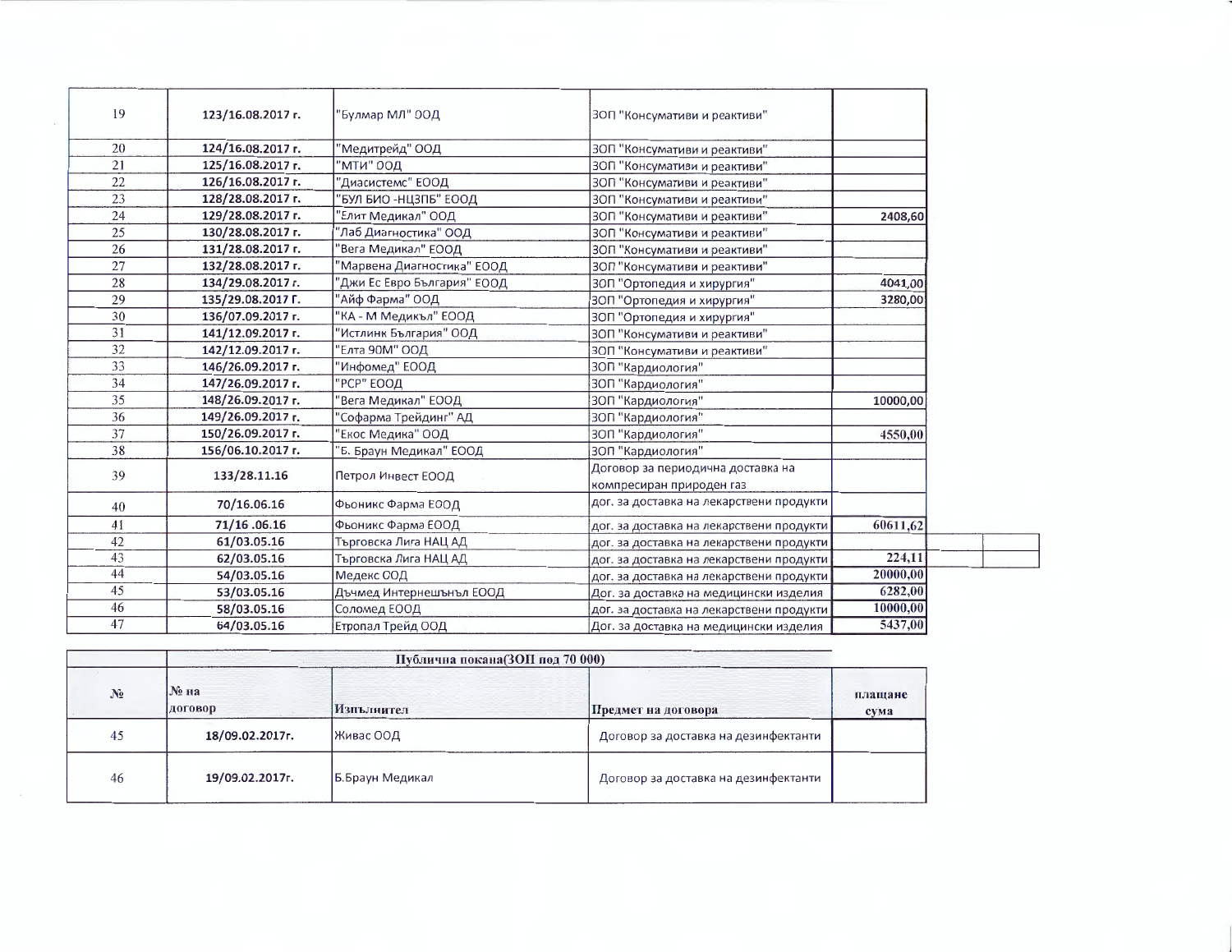| 47 | 20/09.02.2017г.   | Хигиенно Медицинска Индустрия" ЕООД    | Договор за доставка на дезинфектанти                                                                                       |         |
|----|-------------------|----------------------------------------|----------------------------------------------------------------------------------------------------------------------------|---------|
| 48 | 21/09.02.2017г.   | Дезинфектанти                          | Договор за доставка на дезинфектанти                                                                                       |         |
| 49 | 31/09.03.2017 г.  | ДЗИ - ОБЩО ЗАСТРАХОВАНЕ ЕАД            | Дог. за застраховка КАСКО на МПС/СПС/                                                                                      |         |
| 50 | 32/09.03.2017 г.  | Дженерали Застраховане АД              | Дог. за застраховка "Обща гражданска<br>отговорност"                                                                       | 269,01  |
| 51 | 33/14.03.2017 г.  | "ЗК Надежда" АД                        | Дог. за застраховка на Професионална<br>отговорност на лечебни заведения,                                                  | 2631,60 |
| 52 | 34/14.03.2017 г.  | "ЗК Лев Инс" АД                        | Дог. за застраховка "Имущество"                                                                                            | 531,38  |
| 53 | 35/14.03.2017 г.  | "ЗК Надежда " АД                       | Дог. за застраховка "Отговорност на<br>ръководители, директори и членове на<br>управителни и надзорни съвети"              | 408,00  |
| 54 | 40/22.03.2017r.   | ОЗК - Застраховане АД                  | Дог. за задължителна застраховка<br>"Гражданска отговорност на<br>автомобилистите собственост на МБАЛ<br>"Света Петка" АД" |         |
| 55 | 41/22.03.2017 г.  | ЗАД "Армеец" АД                        | Дог. за застраховка "Злополука на<br>местата/лицата в МПС"                                                                 |         |
| 56 | 98/16.06.2017 г.  | "МЛ- България" АД                      | 30П "Отпадъци"                                                                                                             |         |
| 57 | 170/03.11.2017 г. | "Петрол" АД                            | 30П "Гориво"                                                                                                               | 4899,53 |
| 58 |                   |                                        |                                                                                                                            |         |
| 59 | 18/09.02.2017     | Живас оод                              | Дог. за доставка на дезинфектанти                                                                                          |         |
| 60 | 19/09.02.2017     | Б.Браун Медикал                        | Дог. за доставка на дезинфектанти                                                                                          |         |
|    |                   |                                        | Дог. за доставка на дезинфектанти                                                                                          |         |
| 61 | 20/09.02.2017     | Хигиенно медицинска индустрия ЕООД     |                                                                                                                            |         |
|    |                   |                                        | Дог. за доставка на дезинфектанти                                                                                          |         |
| 62 | 21/09.02.2017     | Дезинфектанти                          |                                                                                                                            |         |
| 63 | 8A/12.01.2017r.   | Виб Консулт                            | Договор за поддръжка на ОМЕКС                                                                                              |         |
| 64 | 59/13.04.2017 г.  | Гама Консулт- Калинкин Прокопов и с-ие | Дог. за абонаментно обслужване на<br>специализиран мед. софтуер                                                            | 3267,00 |
| 65 | 78/22.05.2017 г.  | "Рувекс" АД                            | Дог. за абонаментно обслужване на<br>водогреен котел и комбинирана горелка                                                 |         |